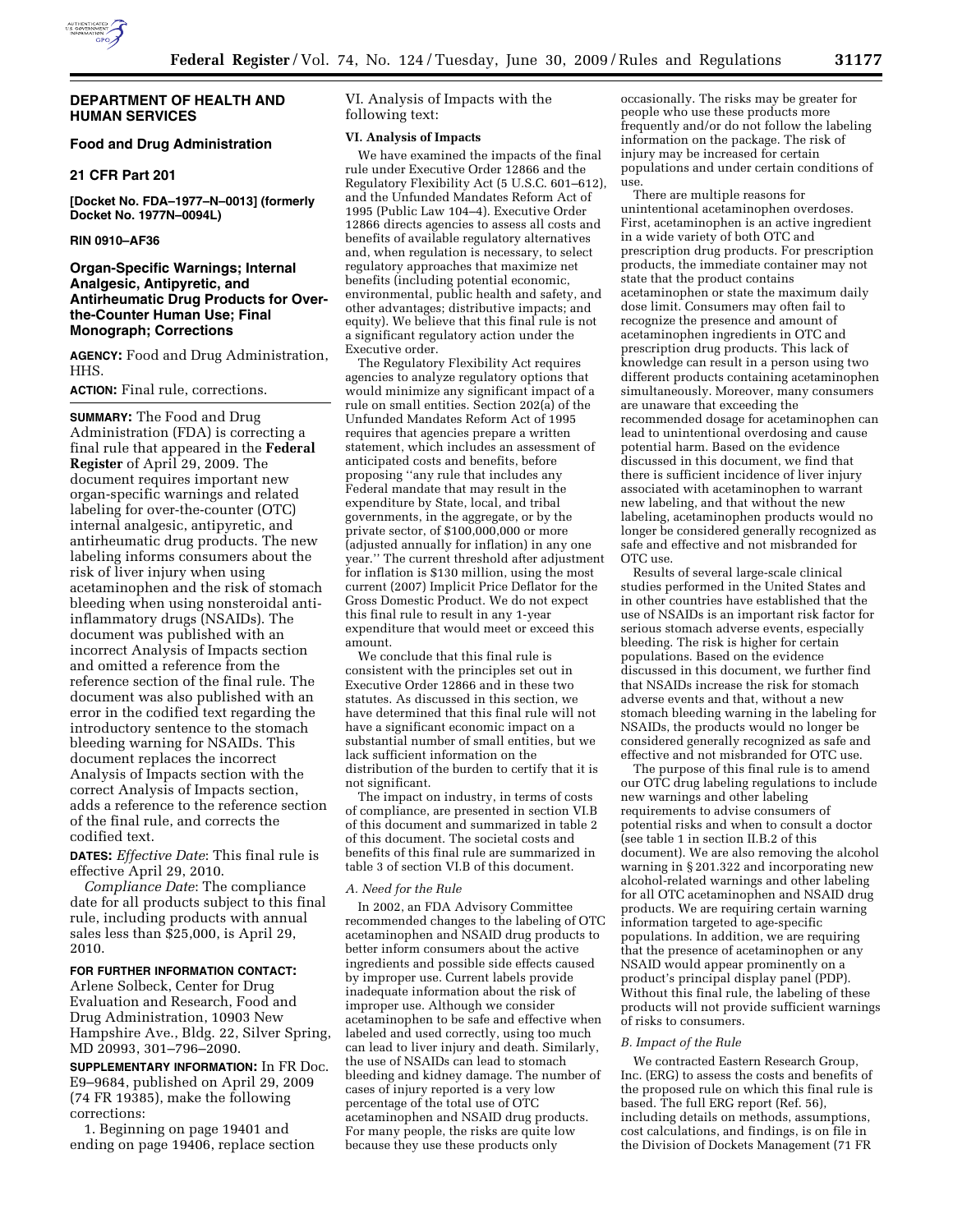77314 at 77341). The most significant change from the proposal is the requirement that warning statements appear on both the outer container and on the immediate container. We, therefore, contracted with ERG to perform an updated store survey and analysis to assess the costs of the changes in this final rule. ERG's 2008 ''Addendum to the Cost Benefit Analysis: Final Internal Analgesic, Antipyretic, and Antirheumatic Drug Products Rulemaking'' (Ref. 57) is also on file with the Division of Dockets Management. Most of ERG's methods, assumptions and analysis used for the proposed rule remain unchanged for this final rule. The following is a summary of ERG's findings.

# 1. Cost of Compliance

Manufacturers and marketers of OTC acetaminophen and NSAID drug products would incur one-time costs to revise affected product labeling to comply with this rule. We estimated costs for a major labeling revision using a pharmaceutical labeling revision cost model. We used an implementation period of 12 months. The labeling model is described in detail in Appendix A of the ERG report cited in the 2006 proposed rule.

To develop the original model, we and ERG interviewed pharmaceutical representatives from regulatory, legal, manufacturing controls, and labeling departments to collect information on labeling change cost components, type of personnel affected, and costs. The model incorporates data on average industry costs by company size, including, where applicable, modifications to packaging configurations. Industry consultants also provided information on model inputs related to the OTC acetaminophen and NSAID drug product industry, the labeling revision process, the costs of modifying labeling, and the frequency of packaging reconfiguration changes.

The baseline for this final rule is full compliance with the format and content requirements for OTC drug product labeling in 21 CFR 201.66 established in a 1999 final rule (64 FR 13254, March 17, 1999). In the 1999 final rule, we accounted for the total incremental costs to comply with the format and content requirements, including using a 6 point font size and related costs for increased package size and longer labeling where applicable. We note that, although some forms of packaging (for small quantities) have been granted extensions on compliance dates, many packaging alternatives now exist that can accommodate the format and content requirements.

Manufacturers routinely redesign labels at varying intervals and have standardized procedures in place for complying with our requirements. Based on consultant input, manufacturers of OTC acetaminophen and NSAID drug products typically redesign onehalf of their labels every 2 years, the remainder every 3 years. The costs of labeling change depend on the type of labeling (e.g., carton and container label) and whether there is sufficient labeling space to accommodate the proposed changes.

There are an estimated 22,500 OTC acetaminophen and NSAID drug product stock keeping units (SKUs), split evenly among branded and private labels, according to an industry consultant.9 We assume that branded SKUs are distributed as follows by firm size: 50 percent small, 17 percent medium, and 33 percent large. Based on ERG's store survey, roughly 98 percent of OTC acetaminophen and NSAID drug products were packaged in containers within cartons and 2 percent in containers without outer cartons. About 5 percent of the 98 percent of products packaged in cartons contained blister packs. For the final rule, ERG revised the distribution of SKUs among OTC acetaminophen and NSAID drug

products as follows: Acetaminophen, 32 percent; NSAIDs except ibuprofen, 32 percent; ibuprofen, 34 percent; and combinations of acetaminophen and NSAIDs, 2 percent.10

To assess the increase in label space and package size requirements, ERG purchased a variety of OTC IAAA packaging arrangements. ERG then determined the current baseline warning language and evaluated spacing constraints on packaging. Consistent with findings discussed in the proposed rule, ERG concluded that all current packaging except blister packs can accommodate the required changes in this final rule without altering label sizes, package sizes, or adding nonstandard labels. For blister packages, all outer cartons were judged to have adequate label space available. With respect to the immediate container, blister packs for OTC acetaminophen were judged able to accommodate warning statements, but the OTC NSAID blister packs could not. Therefore, ERG estimated that for OTC NSAIDs, both the inner blister pack container and the outer carton would need to be expanded. This assumption allows for the same number of unit doses per card and a larger carton to accommodate the larger cards.

Table 2 of this document presents the estimated total one-time and recurring annual costs of compliance with this final rule in 2002 dollars. The total estimated firstyear one-time costs to revise labeling are \$62.7 million. Recurring costs are \$1.5 million per year. The increases in cost from the proposed rule are driven by the increased percentage of OTC ibuprofen SKUs, the doubling of packaging changes needed due to the final regulation, and the need to change package sizes for OTC NSAID blister packs.

TABLE 2.—ESTIMATED TOTAL ONE-TIME AND RECURRING ANNUAL COSTS OF COMPLIANCE WITH THIS RULE (IN 2002 DOLLARS)

| Company Type                                             | Product Type  |           |                                   |                                                       |         |  |  |  |  |
|----------------------------------------------------------|---------------|-----------|-----------------------------------|-------------------------------------------------------|---------|--|--|--|--|
|                                                          | Acetaminophen | Ibuprofen | <b>NSAIDs Except</b><br>Ibuprofen | Combinations of<br>Acetaminophen and<br><b>NSAIDs</b> | Total   |  |  |  |  |
| Total one-time costs (expressed as millions of dollars)  |               |           |                                   |                                                       |         |  |  |  |  |
| Small brand                                              | \$2.2         | \$4.2     | \$4.0                             | \$0.2                                                 | \$10.7  |  |  |  |  |
| Medium brand                                             | \$2.2         | \$3.1     | \$2.9                             | \$0.2                                                 | \$8.4   |  |  |  |  |
| Large brand                                              | \$6.1         | \$8.5     | \$8.0                             | \$0.5                                                 | \$23.0  |  |  |  |  |
| Private label                                            | \$4.5         | \$8.0     | \$7.5                             | \$0.5                                                 | \$20.5  |  |  |  |  |
| Total                                                    | \$15.0        | \$23.8    | \$22.4                            | \$1.4                                                 | \$62.7  |  |  |  |  |
| Total recurring costs (expressed as millions of dollars) |               |           |                                   |                                                       |         |  |  |  |  |
| Small brand                                              | \$0.000       | \$0.089   | \$0.050                           | \$0.005                                               | \$0.145 |  |  |  |  |

<sup>9</sup>Estimates of affected SKUs are 18,000 by FDA and 20,000 to 25,000 by industry consultant. This number of SKUs includes products marketed by manufacturers, repackers, relabelers, and distributors.

10ERG conducted a sensitivity analysis using the same distribution of products at proposal and found that costs would have been about 3 percent lower.

The former distribution was: Acetaminophen, 45 percent; NSAIDs except ibuprofen, 38 percent; ibuprofen, 15 percent; and combinations of acetaminophen and NSAIDs, 2 percent.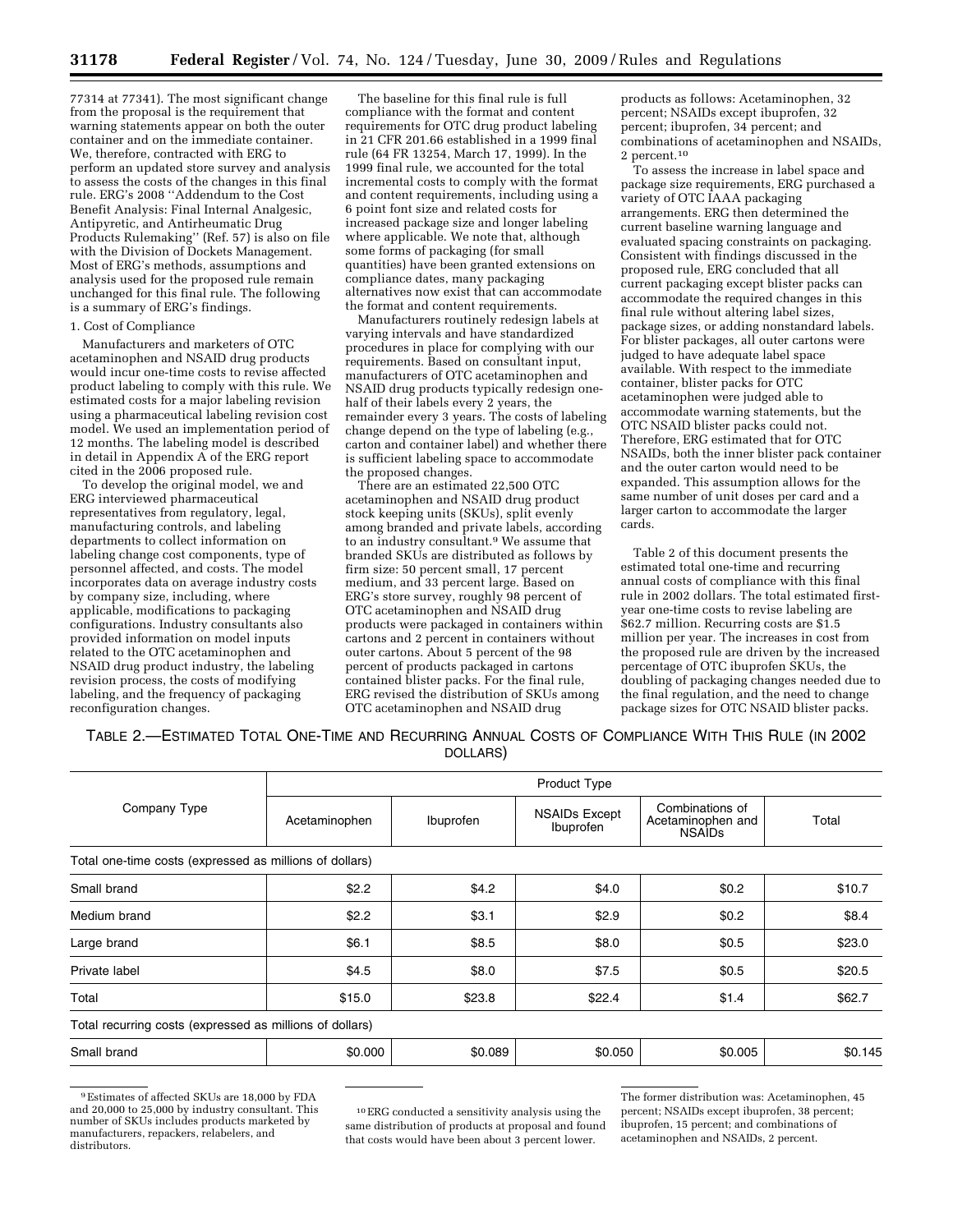TABLE 2.—ESTIMATED TOTAL ONE-TIME AND RECURRING ANNUAL COSTS OF COMPLIANCE WITH THIS RULE (IN 2002 DOLLARS)—Continued

| Company Type  | Product Type  |           |                                   |                                                       |         |  |  |
|---------------|---------------|-----------|-----------------------------------|-------------------------------------------------------|---------|--|--|
|               | Acetaminophen | Ibuprofen | <b>NSAIDs Except</b><br>Ibuprofen | Combinations of<br>Acetaminophen and<br><b>NSAIDs</b> | Total   |  |  |
| Medium brand  | \$0.000       | \$0.065   | \$0.037                           | \$0.004                                               | \$0.106 |  |  |
| Large brand   | \$0.000       | \$0.467   | \$0.264                           | \$0.026                                               | \$0.756 |  |  |
| Private label | \$0.000       | \$0.290   | \$0.164                           | \$0.016                                               | \$0.470 |  |  |
| Total         | \$0.000       | \$0.911   | \$0.515                           | \$0.050                                               | \$1.476 |  |  |

# 2. Alternatives

We considered and rejected the following alternatives: (1) Not adding the new information to OTC acetaminophen and NSAID drug product labeling and (2) a longer implementation period. We do not consider either of these approaches acceptable because they do not ensure that consumers will have the most current labeling information needed for the safe and effective use of these products. We consider this final rule the least burdensome alternative that meets the public health objectives of this rule.

#### 3. Benefits

Our final rule requirements are intended to enhance consumer awareness and knowledge of the active ingredient in OTC acetaminophen and NSAID drug products. These new warnings include:

• New label warnings

• Age-specific information

• Advising consumers of potential risks and when to consult a doctor

• Prominent display of active ingredients on the PDP The revised alcohol statements are intended

to provide clearer warnings to high-risk

individuals about product use. The overall intent of these requirements is to reduce the liver injury and stomach bleeding episodes that occur due to unintentional overdosing with these drugs. The requirements are also intended to reduce the incidence of adverse health outcomes among high-risk subpopulations consuming proper doses of OTC acetaminophen and NSAID drug products (e.g., people with liver disease or people prone to stomach bleeding).

Our estimate of the potential benefits of this final rule remains unchanged from the estimate discussed in the proposed rule. We estimated benefits assuming a reduction of from 1 percent to 3 percent in unintentional overdosing with OTC acetaminophen and NSAID drug products. Reducing the number of unintentional overdoses with OTC acetaminophen and NSAID drug products would reduce the number of emergency room visits, hospitalizations, and deaths attributable to these unintentional overdoses. The monetary value of these avoided adverse events, in 2007 dollars, is shown in table 3 of this document.

# 4. Benefit-Cost Comparison

Table 3 of this document summarizes the present value over 10 years of the compliance costs and the benefits of a 1 percent and 3 percent reduction in deaths and hospitalizations using discount rates of 7 and 3 percent. We converted ERG's present value comparison of costs and benefits to 2007 dollars using the Gross Domestic Product index of 1.0948 relative to 2001. The low end of the benefits range uses an estimate of \$5 million as the value of a statistical life and includes savings from reduced hospitalizations. The high end of the benefits range uses an updated value of \$7 million per statistical life and does not include savings from reduced hospitalizations. The costs of this final rule exceed the benefits using the most conservative assumption of benefits. The benefits exceed the costs of this rule at the mid to upper end of the benefits range. Comparing the present value of costs and benefits over 10 years, in 2007 dollars, costs would exceed benefits if this rule reduced deaths and hospitalizations by 2 percent or more.

TABLE 3.—PRESENT VALUE AND ANNUALIZED PRESENT VALUE OF COMPLIANCE COSTS AND POTENTIAL BENEFITS OVER 10 YEARS (IN 2007 DOLLARS)

| Discount Rate |                    | Present Value (millions of dollars) | Annualized Present Value Over 10 Years (millions<br>of dollars) |                |  |
|---------------|--------------------|-------------------------------------|-----------------------------------------------------------------|----------------|--|
|               | Costs <sup>1</sup> | Benefits <sup>2</sup>               | Benefits <sup>2</sup><br>Costs                                  |                |  |
| 7 percent     | \$77.8             | \$45.1 - \$172.8                    | \$11.1                                                          | $$6.4 - $24.6$ |  |
| 3 percent     | \$79.8             | \$53.8 - \$202.0                    | \$9.4                                                           | $$6.3 - $23.7$ |  |

<sup>1</sup>The present value of compliance costs over 10 years in 2001 dollars equals \$71.0 million at 7 percent and \$72.9 million at 3 percent.<br><sup>2</sup>Assumes that this final rule would reduce adverse events by 1 to 3 percent.

## 5. Break-Even Analysis

We note that we lack the data needed to confidently predict a percent reduction in serious cases related to unintentional overdosing. Because of the uncertainty in these estimates, we estimated an annual average number of adverse events that would need to be avoided over a 10 year period to reach a break-even point (i.e., the present value of the cost of compliance divided by the present value of the monetary value of avoiding an adverse event each year for 10 years). The following calculations are based

on 2001 dollars, which will not affect the estimated break-even values to be calculated. For benefits to equal costs, this final rule would need to prevent about 2 deaths each year over 10 years [1.9 deaths (\$71.0 million/ \$37.6 million at a 7 percent discount rate) and 1.7 deaths (\$72.9 million/\$43.9 million at a 3 percent discount rate)]. This estimate of deaths avoided is based on a value of \$5 million per statistical life. Alternatively, if no deaths are avoided, the final rule would need to prevent about 1,058 hospitalizations each year over the 10-year period at the 7 percent

discount rate (\$71.0 million/\$67,156), and 928 hospitalizations a year at the 3 percent discount rate (\$72.9 million/\$78,513). This estimate of hospitalizations avoided is based on the lowest monetized value of a poisoning episode requiring hospitalization: \$8,936 per episode over 10 years at a 7 percent discount rate.

Although we lack evidence to predict with certainty a specific level of reduction in adverse events, if we assume only a 2 percent reduction in the illnesses and deaths analyzed, the benefits of this final rule